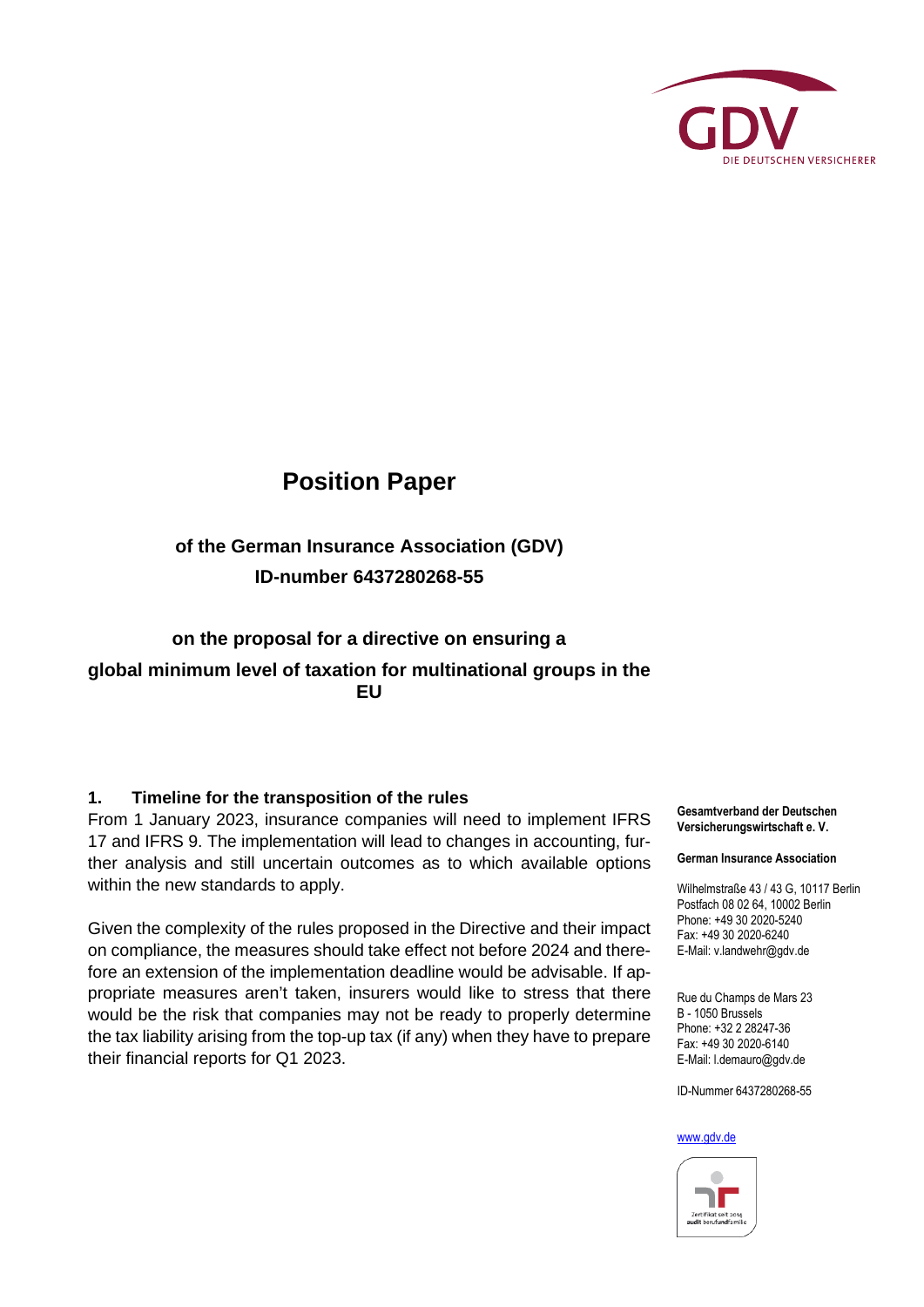### **2. Simplifications**

.

Due to the considerable compliance effort for companies both at the time of introduction of the new rules and afterwards, simplifications are necessary, such as "safe harbour rules" for high-tax jurisdictions.

### **3. Definition of insurance investment funds**

The definition of insurance investment funds does not reflect the reality of insurance business.

The "wholly-owned" requirement raises the question of whether a fund whose participations are held by different entities within one group may be seen as an insurance investment fund. Furthermore, the requirement that the fund is established "in relation to liabilities under an insurance or annuity contract" should be interpreted as including investments not only for life insurance but for any type of insurance contracts.

### **4. Treatment of investment funds**

Another concern is the fact that beneficial domestic tax treatment of investment funds would trigger top-up tax due to the limited scope of the elections provided by Art. 40 (7.5 of OECD Model Rules) and 41 (7.6 of OECD Model Rules). Usually, under domestic tax law, investment funds are exempt from tax in order to ensure a single layer of tax on income that an investor derives through an investment fund. Such tax exemption is consistent with the Global Anti-Base Erosion (GloBE) rules (see par. 79 of the Pillar Two blueprint report). Consequently, GloBE rules should not trigger top-up tax on the income of an investment fund. The envisioned rules do not achieve this goal and could result in an unintended top-up tax.

Both elections essentially aim to attribute the income of an investment fund to the investor, where it is then subject to an effective tax rate (ETR) computation. In circumstances where investment income is taxed at the level of the investor, the ETR computation would produce adequate results.

However, in many instances, neither election is available.

Firstly, the tax transparency election under Article 40 has a very narrow scope. According to Art. 40, investment funds may be treated as transparent for ETR purposes. The election is available for an investment entity or an insurance investment entity, provided that the constituent owner is subject to tax in its location under a regime based on the taxation of the annual changes in the fair value of its ownership interests in the entity. In Germany as in other countries, changes in the fair value of the ownership interest in the investment entities are not taxed. Therefore, this election may not be used in these jurisdictions. Thus, we request a widening of the scope for Art. 40 so that German investors may avail themselves of the election.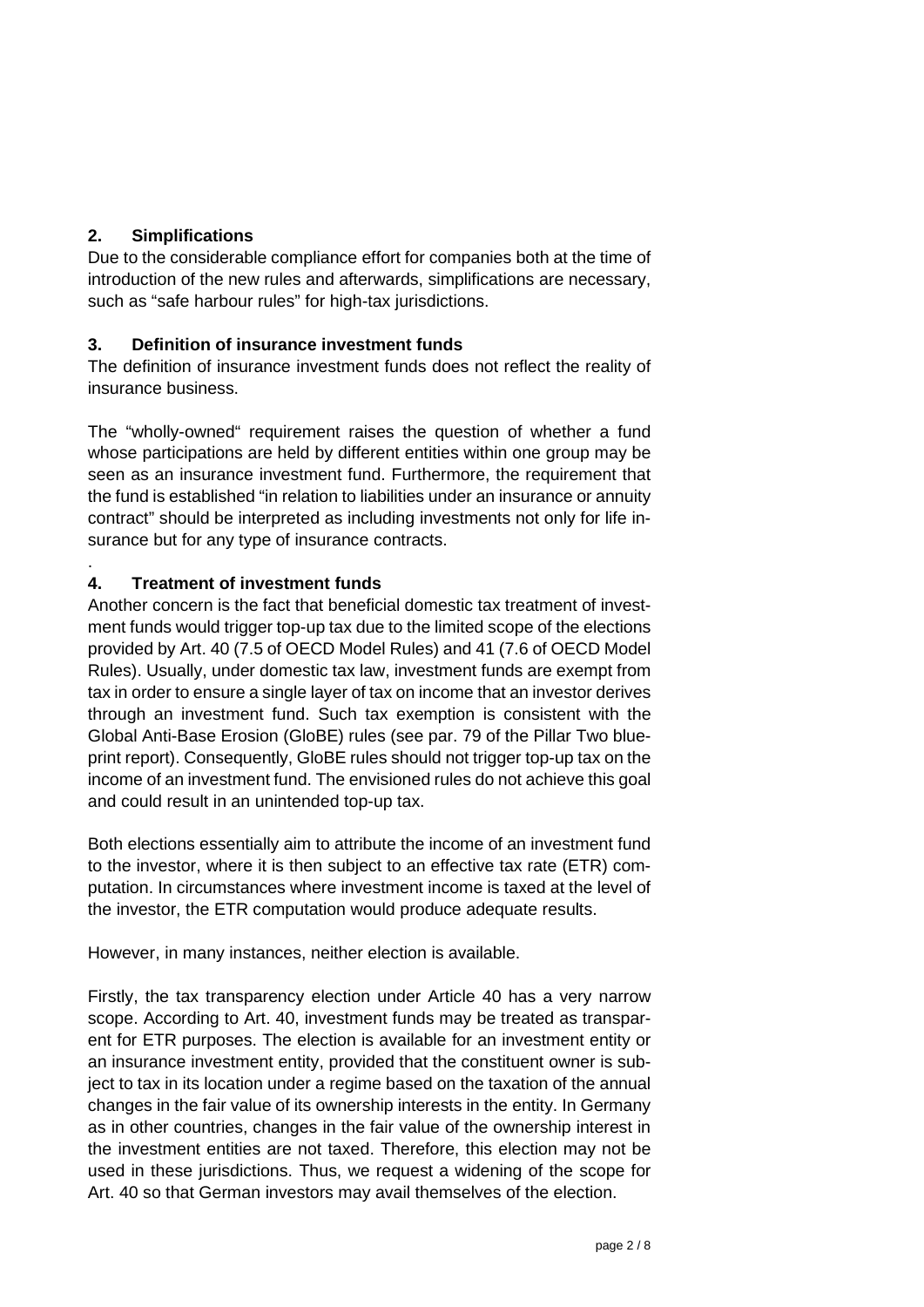Secondly, the taxable distribution method election according to Art. 41 also has a narrow scope. Under this election the fund´s distributions or deemed distributions are included in the ETR calculation of the investor. The scope is prohibitively restrictive for two reasons:

The current wording limits the election to an investment entity. Insurance investment entities are excluded. The reason why insurance investment entities are excluded from the provisions of Art. 41, while being included in those under Art. 40 is unclear. We consider it imperative that insurance investment entities are included in the scope of Art. 41.

Furthermore, the requirement in Art. 41 par. 2 whereby the funds' (deemed) distributions must be subject to a minimum tax rate of 15 % leads to conflicts with domestic tax laws. The requirement seems to presuppose that investment income is only taxed when it is distributed by the fund. However, this is not always the case. In some jurisdictions, the design of a domestic tax system may ensure tax neutrality of a fund by taxing investment income at the level of the fund but exempting such income from tax when it is distributed or deemed to be distributed. According to German investment tax law, distributions made by a fund are partially tax free in order to avoid a second layer of taxation on the same income. In a scenario like this, the election cannot be used simply because the 15 % minimum tax rate requirement only takes into account the tax on (deemed) distributions. Therefore, the requirement should be amended to account for tax regimes which tax-exempt distributions by an investment fund.

Also, tax incurred by the fund cannot be used as covered taxes since, according to Art. 41 par. 2, the funds' taxes are excluded from all ETR computations. In other words, whereas the income of the fund (provided it is distributed or deemed to be distributed) is attributed to the investor, the tax incurred by the fund is not, thus separating income and the corresponding tax for ETR purposes. As a consequence, under the rules of Art. 41 a topup tax is likely to be triggered where the investor is resident in a jurisdiction that exempts (deemed) distributions in order to achieve the tax neutrality of the fund. Again, similar to the conclusion regarding Art. 41 par. 1, the provisions in Art. 41 par. 2 should be amended or interpreted so that tax incurred by the fund may be included in the adjusted covered taxes amount of the investor.

Finally, the period until the income of the fund has to be distributed should not be strictly limited to three years, as it may run counter to the tax policies of jurisdictions with regard to undistributed income. For example, Germany leaves certain items of undistributed income by investment funds untaxed for a 15-year period.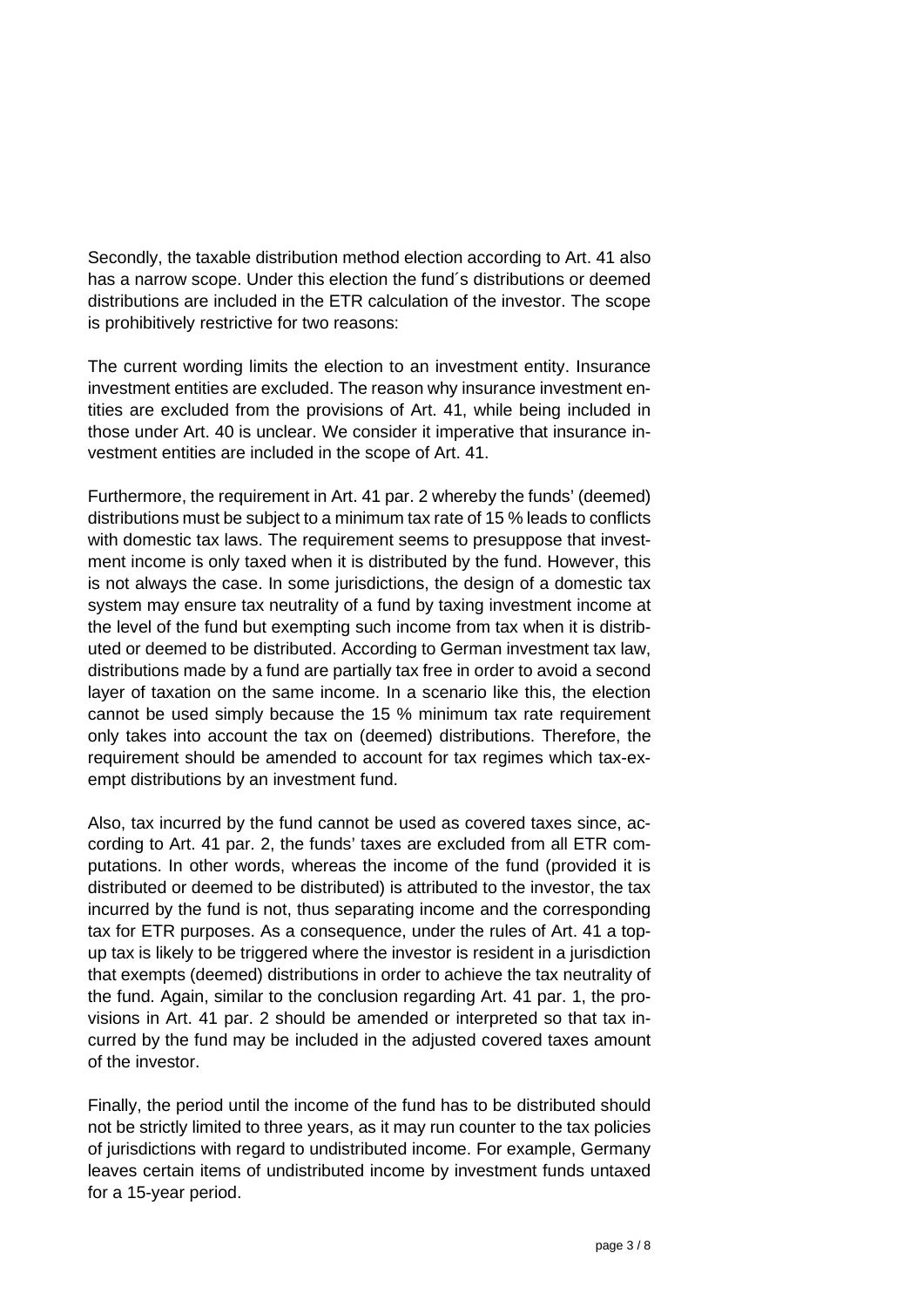#### **5. Deferred taxes**

Insurers believe that a fundamental policy concept of Pillar Two is to look at ETR over a period of time to neutralise the consequences stemming from application of the annual accounting concept. Having to recast deferred taxes at the minimum rate does not appear to be justified. The requirement that deferred tax balances be recast at the minimum rate undermines the ability of the rules to achieve the policy objective of smoothing the ETR noted immediately above. Recasting deferred tax amounts at the minimum rate does not provide recognition of the actual rate of tax that will be borne in respect of the relevant underlying timing difference when looking at the annual ETR and will result in top-up tax both in respect of timing and permanent differences. This consequence will arise notwithstanding that the true ETR borne by the multinational enterprise (MNE) over time is higher than the minimum rate. For example, top-up tax will arise in circumstances where there are loss carry-back rules under local legislation or where tax losses are being utilised and there is a permanent difference, regardless of the materiality of that permanent difference or its impact on the effective tax rate, and regardless of the level of tax paid by an MNE over time. The outcome of this calculation is double taxation.

Regarding the deferred taxes, we also have serious concerns with the level of aggregation. In financial statements, the deferred taxes are computed on an aggregate basis. The data required for a calculation of the deferred taxes based on each and every individual asset/liability is simply not available. The gathering of this information would be tremendously burdensome. Therefore, we strongly recommend computing deferred taxes on an aggregate basis.

Also, for insurance companies it is important that contingency reserves (safety reserves) get the same treatment as other insurance reserves and that should be made clear in the directive. Due to the insurance business model, insurance companies have to make assumptions about the future. Contingency reserves are a legitimate way for insurance companies to cater for factors that are random or otherwise difficult to assess.

#### **6. Calculation of ETR**

With regards to the proposal to calculate the ETR position on a yearly basis without compensation over the years, the general basic assumption in financial and tax accounting is that taxes payable should, over the lifetime of a company, be based on the total profit concept, being the sum of all yearly profits. To meet this basic principle, the introduction of a carry forward or averaging instrument would be appropriate. One could think of a recalculation of the five-year average of the ETRs in a country with the potential of a refund.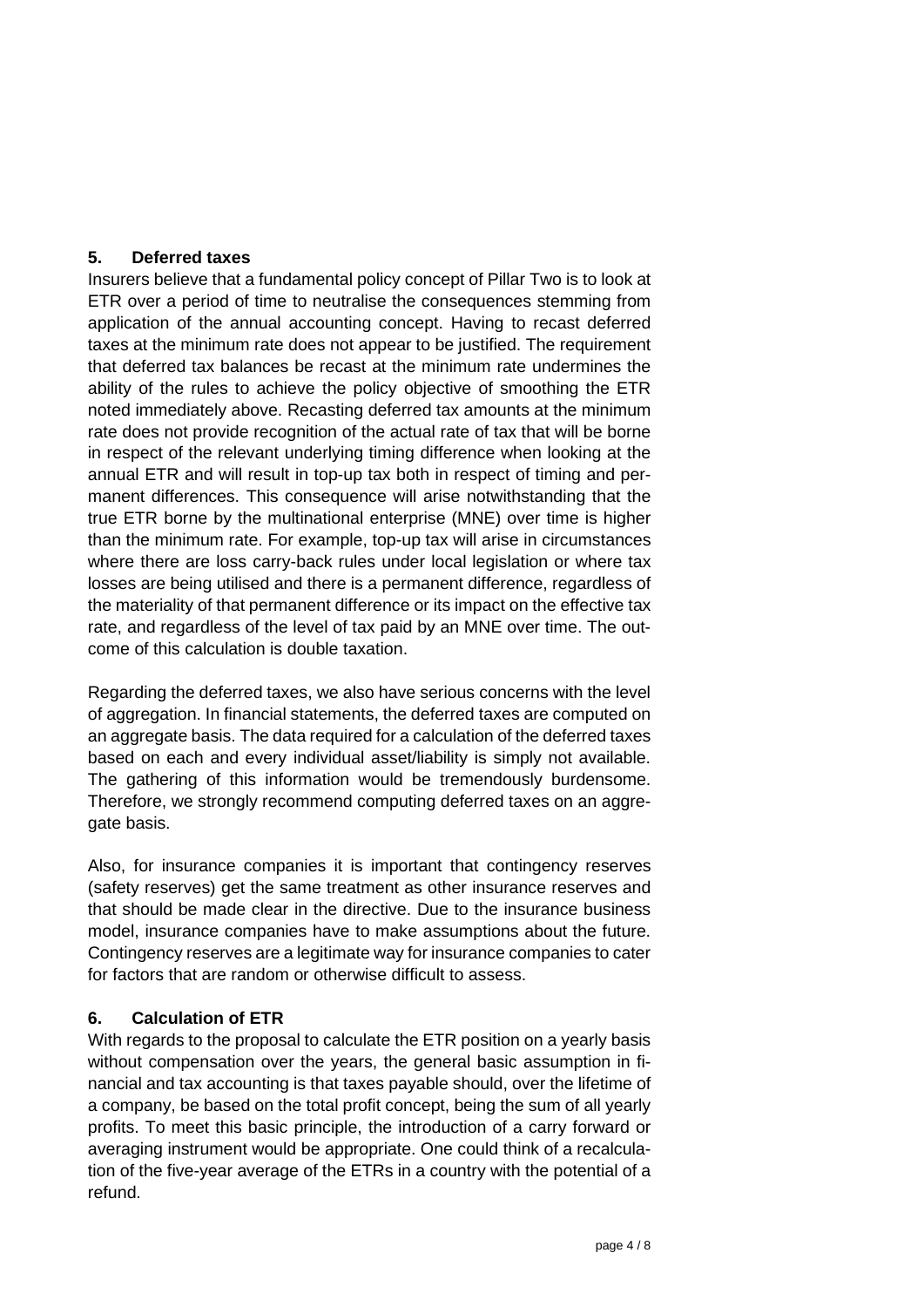In addition, to alleviate the burden of having to perform ETR recalculations, the materiality threshold of €1 million in Art. 24 should be raised.

#### **7. Restricted tier 1 capital (RT 1)**

Under Solvency II regulations, insurers can issue restricted tier 1 capital (RT1). This is contingent convertible subordinated debt and includes a contractual trigger to convert to equity when specified events occur. In some countries, RT1 is treated as equity for accounting purposes, but coupons are deductible for tax.

This treatment is identical to additional tier 1 capital in the banking sector. Given the similarity between RT1 and additional tier 1 capital, it should be clarified that Art. 15 par. 11 is also applicable to the insurance sector. Without this alignment, the EU Directive would negatively impact insurers' efficient access to capital markets.

#### **8. Consolidation scope**

According to 1.2.2. (b) of the OECD Model Rules and Art. 3 par. 3 lit. a of the Directive, the MNE group definition for Pillar Two also includes related entities which are excluded from the consolidated financial statements of the ultimate parent entity based solely on size. Currently, these insignificant related entities are often not connected to the reporting infrastructure and the accounting standard used for the entity regularly deviates from IFRS or another accounting standard used in the preparation of the consolidated financial statements of the ultimate parent entity. For that reason, the data required for the ETR computation is not easily available and a translation of the financial statements under local GAAP for these entities would be necessary.

The exclusion of insignificant related entities from the consolidated financial statements of the ultimate parent entity follows the materiality principle. Given the policy rationale of Pillar Two to limit the scope of the global minimum tax to large multinational companies, it seems contradictory to include insignificant entities. Due to their small size, a possible minimum tax for these entities would be marginal and disproportionate to the resulting administrative burden.

#### **9. Top-up tax double charge**

Under the concept of the GloBE rules, the undertaxed payment rule (UTPR) is meant to operate as a secondary mechanism. Top-up tax is caught by the UTPR where it is not already brought into charge under the primary income inclusion rule (IIR). To this end, Art. 13 par. 3 and 4 of the draft contain provisions whereby UTPR top-up tax is reduced where same topup tax is already subject to a qualified IIR. However, the reduction rules are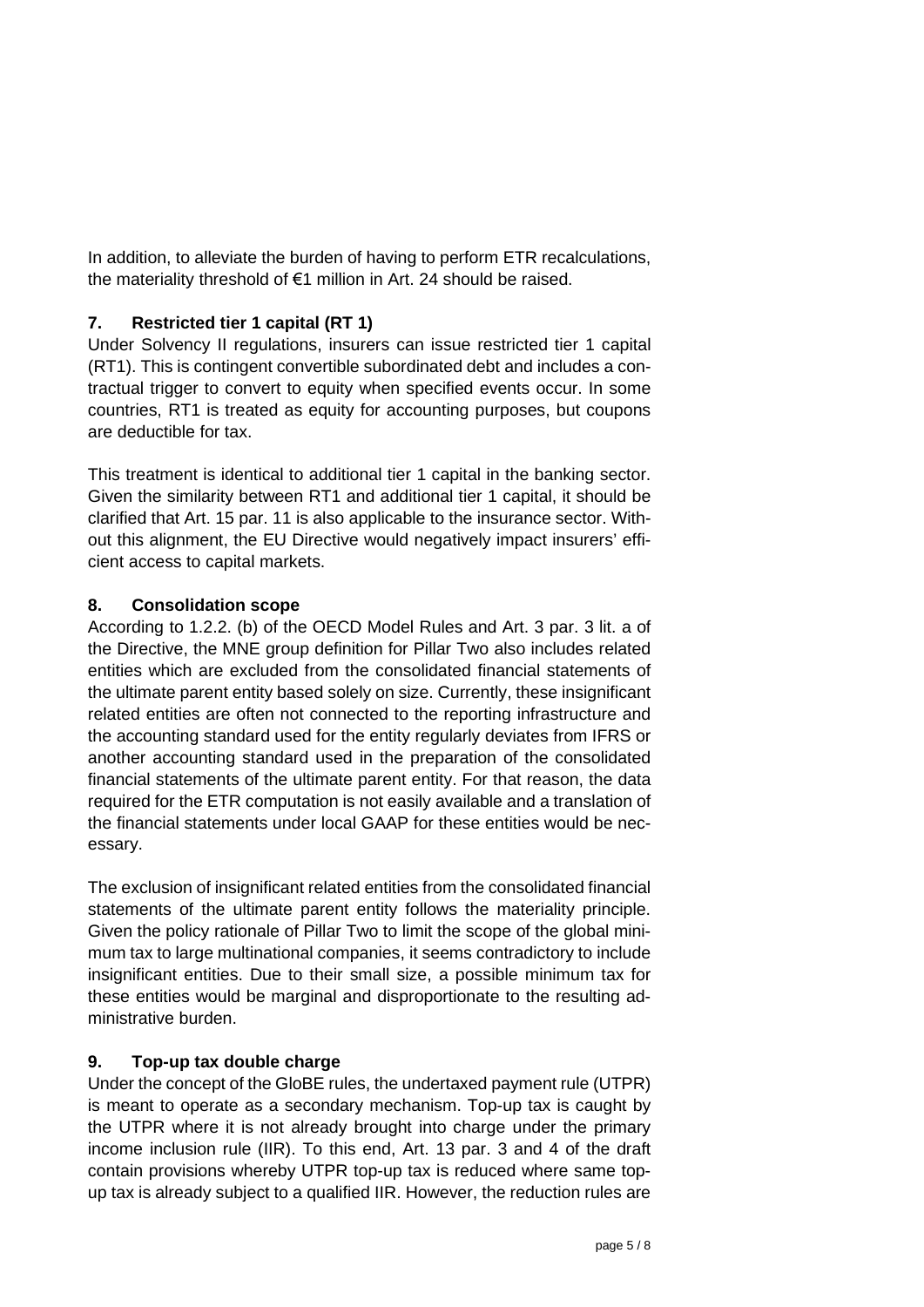in some circumstances disfunctional and not line with the OECD model rules.

Art. 13 par. 3 is meant to turn off the UTPR where the allocable share of the ultimate parent entity in the top-up tax is brought into charge under an IIR either at the level of the ultimate parent entity or further below in the ownership chain. However, the current wording of Art. 13 par. 3 (.... such lowtaxed constituent entity is wholly held…") implies that it is only applicable to 100 % holdings. This is not in line with par. 2.5.2 of the OECD model rules. The requirement in par. 2.5.2. whereby all of the ownership interests in the low-taxed constituent entity are held by the ultimate or an intermediate parent entity does not entail that the ownership interest amounts to 100 %. Instead, the UTPR is also turned off in cases of smaller holdings.

Furthermore, the current wording of Art. 13 par. 4 is not in line with par. 2.5.3. of the OECD model rules. The reduction is only applicable if top-up tax is allocated to a parent entity in a third country jurisdiction with an IIR in place but not if the parent entity is located in a Member State.



This may be illustrated with the following example.

In the example, top-up tax of 100 arising from the low-taxed constituent entity is brought into charge under the IIR in Member State A at a ratio of 70 %. One would expect that only the remaining 30 top-up tax would be subject to an UTPR. Instead, under Art. 13 of the draft directive, the full amount of the top-up tax would be subject to UTPR top-up tax, leading to double charging of 70 which is already subject to an IIR. Neither the reduction under par. 3 nor 4 of Art. 13 is applicable.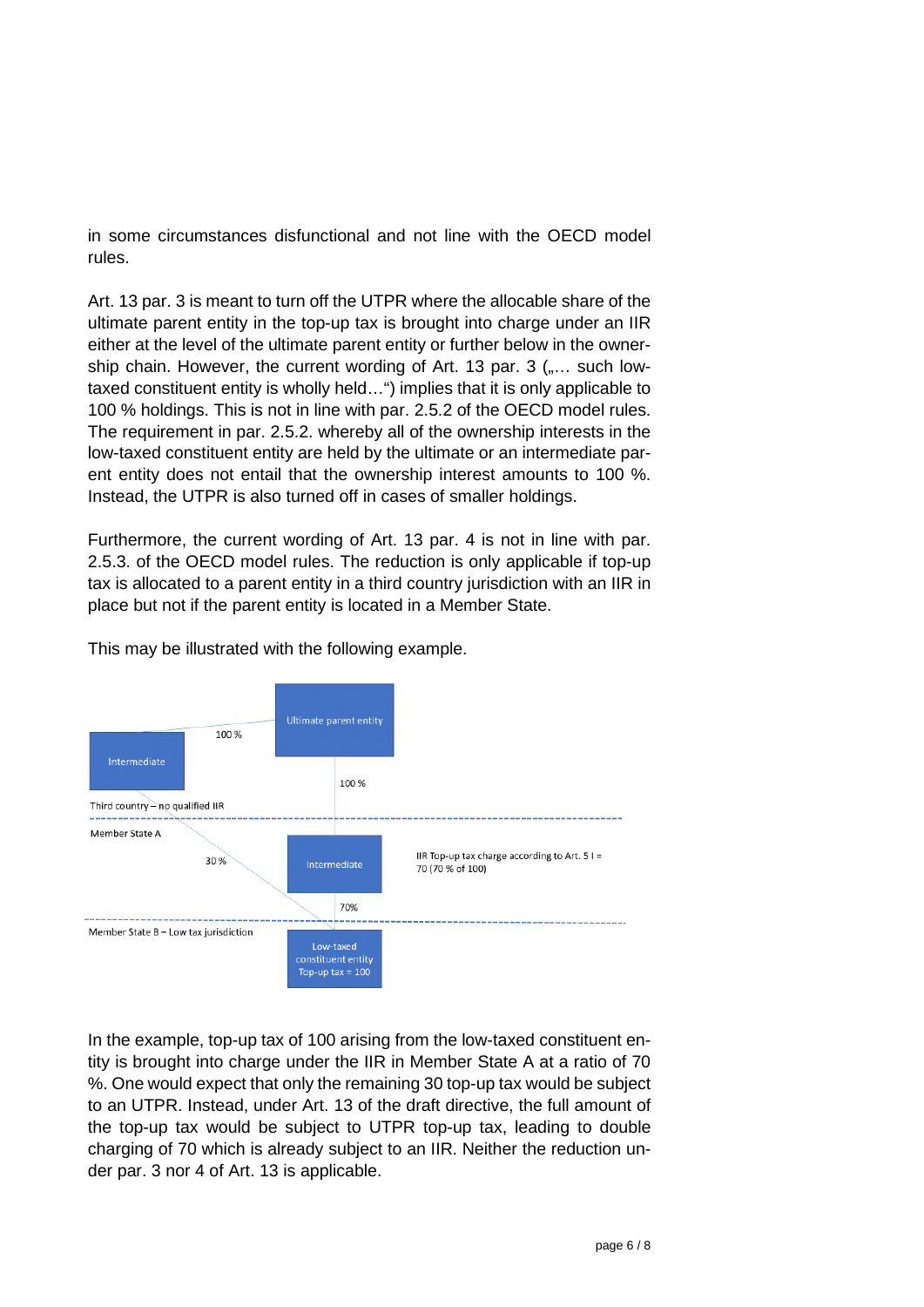#### **10. Income allocation to a flow-through entity in case of external entity-owners**

Art 18 par 1 (b) is not in line with par. 3.5.3. of the OECD model rules. The provision is an exception to the rule that income of a flow-through entity (e.g. a partnership) is reduced insofar as it is allocable to entity owners outside the group. It is supposed to be applicable to a flow-through entity which is held by an ultimate parent entity that is itself a flow-through entity. The current wording is too far reaching as it applies to any situation where the flow-through entity is held by any ultimate parent entity even if its holding is less than 100 %. This would contradict par. 3.5.3. of the OECD model rules whereby the income of a flow-through entity is reduced where entity owners outside the group exist. It appears that the word "such" before the phrase "an ultimate parent entity" should be inserted in line with the wording of 3.5.4. of the OECD model rules.

#### **11. Domestic top-up tax**

The GloBE rules are very complex and will bring about considerable compliance burden. The envisaged domestic top-up tax will complicate things even further. We understand that the rule is meant to allow Member States to benefit from the top-up tax revenues collected on their low-taxed constituent entities located in their territory. However, Member States may achieve the same objective by raising their corporate taxes. This option would also open the possibility to whitelist those jurisdictions for purposes of administrative guidance simplification measures. Therefore, the advantage of introducing a domestic top-up tax seems outweighed by the disadvantages in terms of compliance and advantages in terms of simplification potential.

#### **12. Application of penalties**

Pillar Two introduces a wholly new taxation regime. The complexity of the rules and the short timeline for the development of the commentary and the implementation framework, as well as the legislative processes make it difficult for the companies to implement the rules and have all the necessary know-how and processes in place when the rules enter into force. The filing of the top-up tax information return not only demands the gathering of data from entities all over the world but also requires additional accounting for the purposes of Pillar Two.

Against this background insurers believe that companies should not be subjected to administrative penalties in the early stage of the implementation phase. This would recognise the fact that the implementation and filing in the first years after the new rules come into effect cannot be "perfect" in each and every case and detail. Therefore, the penalty rules envisioned in Art. 44 of the directive should be amended so that in the first three years after the entry into force, delays and mistakes in the top-up tax filing will not lead to a penalty.